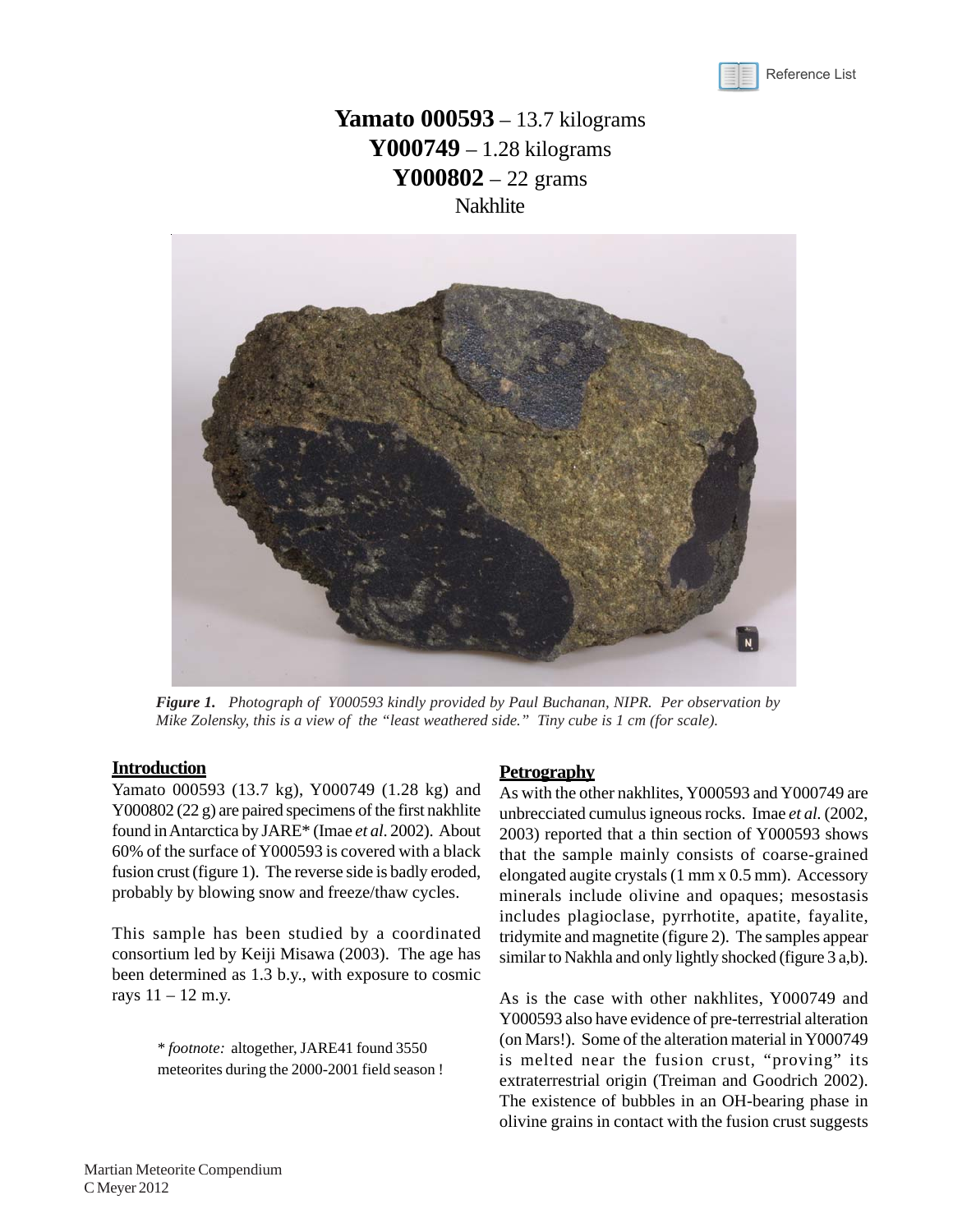

*Figure 2: Low magnification photomicrographs of thin sections of Yamato nakhlite specimens (from Imae et al. 2003).*



*Figure 3 a, b: Higher magnification photos of Y000593 (optical and back scattered electron) of same region (from Mikouchi et al. 2003).*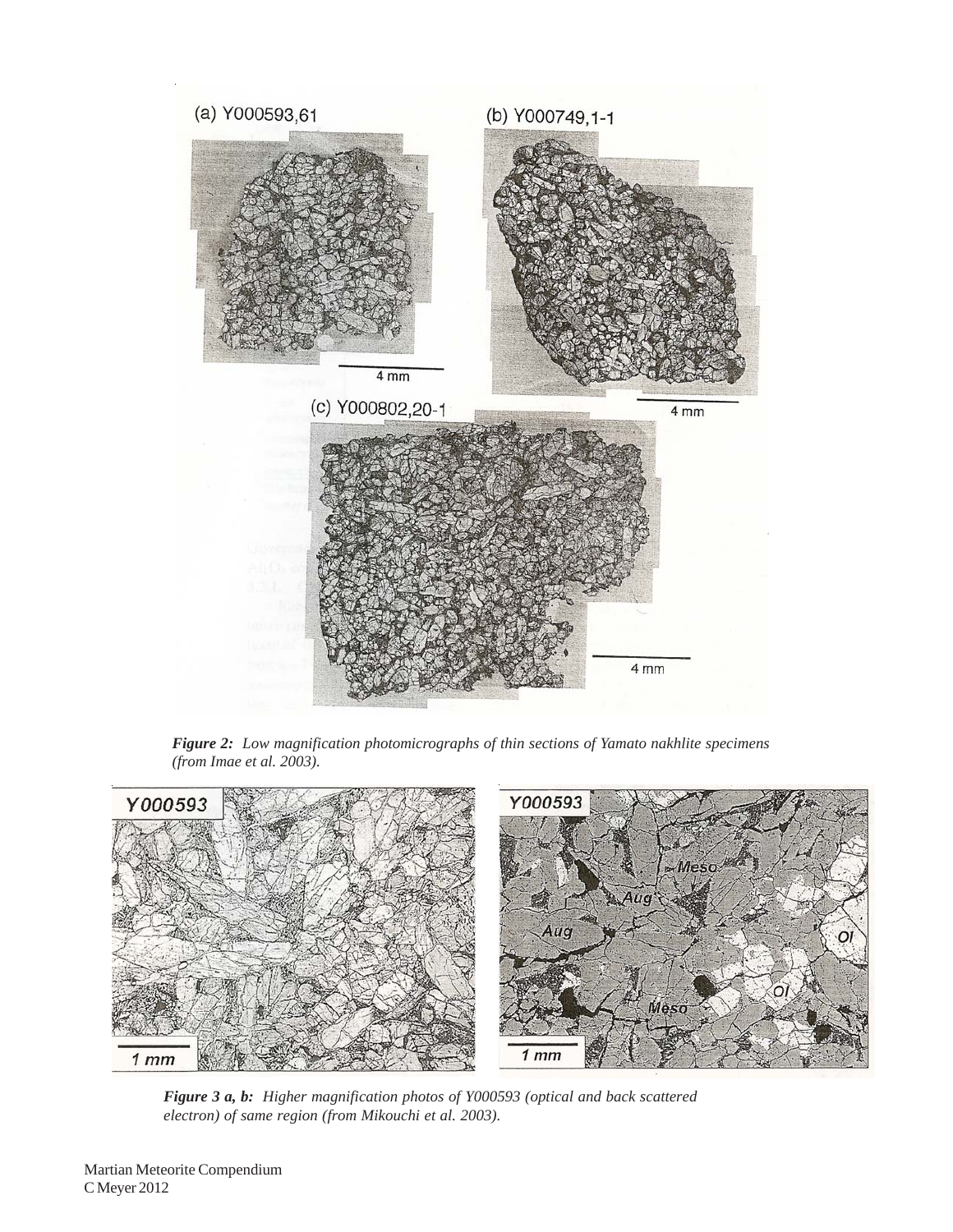that the alteration occurred before atmospheric entry (Imae *et al.* 2003).

Mikouchi *et al.* (2003) provide a nice comparison of the various nakhlites. They find that Y000593 has a cooling rate and depth of burial most similar to that of Nakhla and intermediate of that of NWA817 and Lafayette.

## **Mineral Chemistry**

*Pyroxenes*: The composition of pyroxene is roughly  $En_{70.50}Wo_{35}$  (figure 4). The augite crystals are euhedral and elongate, up to 1.5 mm, and show polysynthetic twinning (Mikouchi *et al.* 2002). The chemical composition of the augite cores closely matches that of the other nakhlites (Misawa *et al*. 2003).

*Olivine*: Olivine ( $\text{Fo}_{22,38}$ ) is found interstitial to augite (Mikouchi *et al*. 2003, Imae *et al*. 2003).

*Plagioclase*: Thin plagioclase laths in the mesostasis (roughly  $An_{20}$ ) are crystalline and intergrown with silica and ternary feldspar (or glass?) (*see* fig. 8 of Imae *et al*. 2003).

*"Iddingsite":* Alteration is found as thin veinlets in olivine and as replacement for mesostasis in of thin section of Y000749 (Treiman and Goodrich 2002). In veinlets, the alteration material is found to be optically and chemically zoned parallel to veinlet walls *(see also section on alteration in chapter III*). Fourier transform infrared microspectrometer shows that iddingsites in olivine fractures and in mesostasis consist of 30% goethite and 70% montmorillonite (Imae *et al*. 2003).

*Magnetite*: Magnetite is Ti-rich with phenopcrysts up to 300 microns. Exsolution of thin ilmenite lamellae is present (Imae *et al.* 2003).

**Mineralogical Mode**



*Figure 4: Pyroxene and olivine composition diagram for Yamato 000593 (data replotted from Mikouchi et al. 2002).*



*Figure 5: Normalized rare earth element diagram comparing data from Yamato 000593 with Nakhla and Shergotty (data from Nakamura et al. 2002).*

| <b>Mineralogical Mode</b> |                      |                      |                  |  |  |
|---------------------------|----------------------|----------------------|------------------|--|--|
|                           | <b>Mikouchi</b>      | <b>Mikouchi</b>      | <b>Imae 2003</b> |  |  |
|                           | <i>et al.</i> (2002) | <i>et al.</i> (2003) |                  |  |  |
| Pyroxene                  | 85 vol. %            | 80                   | 76.7             |  |  |
| Olivine                   | 10                   | 10                   | 12.2             |  |  |
| Opaque                    |                      |                      | 0.6              |  |  |
| Mesostasis                |                      | 10                   | 10.5             |  |  |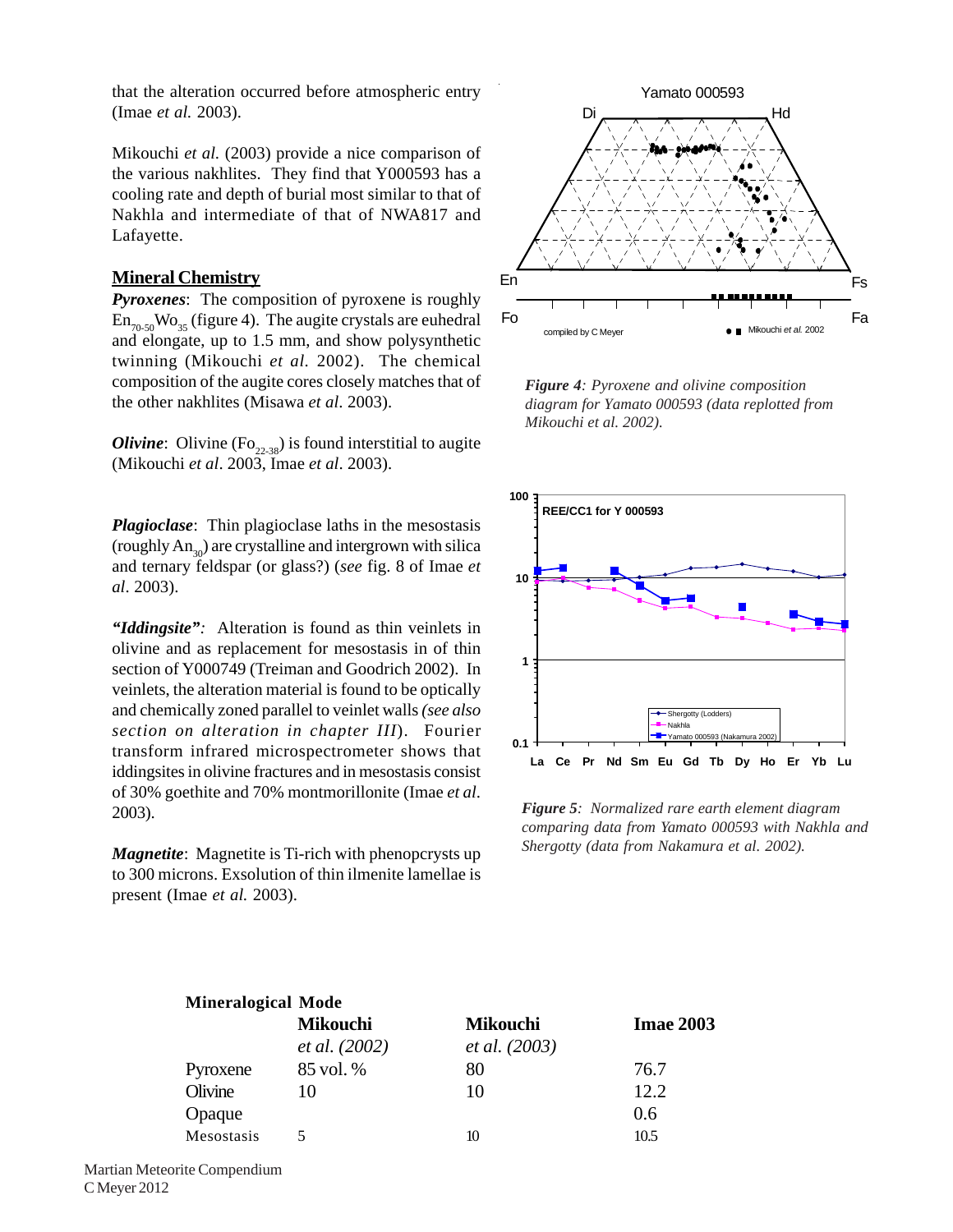

*Figure 6 from Shih et al. 2002). : Rb-Sr isochron diagram for Y000593 (data from Misawa et al. 2003).*

Nakhlite - Y000593 0.5126  $WR(r)$ T=1.31±0.03 Ga  $\epsilon_{\text{Nd}} = +15.7 \pm 0.2$  $Cpx(r)$ 0.5124  $143$ Nd/ $144$ Nd 147<sub>Sm</sub>/144<sub>Nd</sub> 0.5122 WR1 0.08  $0.12$  $0.16$  $0.20$  $WR(1)$  $0.4$ -29Ma 0.5120  $\boldsymbol{\epsilon}_{\text{Nd}}$  $0.0$ 0.5118 Cpx(I)  $-0.4$ 0.5116  $0.11$  $0.13$  $0.09$  $0.15$  $0.17$  $0.19$ 147<sub>Sm/144</sub>Nd

*Figure 7: Sm-Nd isochron for Y000593 (data*

*Symplectite:* Olivine in the Yamato nakhlite contains magnetite-augite symplectite exsolutions.

*Tridymite:* Imae *et al.* (2003) note the presence of trace amount of silica (proven tridymite by Nakamuta with Gandolfi camera).

*Sulfide:* The sulfide in Y00593 has been identified as pyrrhotite (Fe<sub>0.86-0.88</sub>S) (Imae *et al.* 2003).

## **Whole-rock Composition**

The compositions of Y000593 and Y000749 have been reported by Imae *et al.* (2003), Oura *et al*. (2002, 2003), Shirai *et al*. (2002), Dreibus *et al.* (2003) and Nakamura *et al.* (2002) (table 1, figure 5). The wet chemical analysis by Haramura (2003) (reported in Imae *et al.* 2003) showed about 2 %  $Fe<sub>2</sub>O<sub>3</sub>$ . Imae *et al.* note that Y000593 has slightly higher Al than the other nakhlites.

Oura *et al.* have developed a procedure to get the H contents of "lump" samples  $(Y000593 = 0.05 % H)$ .

## **Radiogenic Isotopes**

Shih *et al.* (2002) reported a Rb-Sr isochron  $1.30 \pm$ 0.03 b.y. (figure 6) and a Sm-Nd isochron  $1.31 \pm 0.03$ b.y. (figure 7). Nakamura *et al.* (2002) reported a Rb-Sr isochron of 1.269 ± 0.240 b.y. Okazaki *et al.* (2003) determined the K-Ar age as  $1.24 \pm 0.22$  b.y.

## **Cosmogenic Isotopes**

Imae *et al.* (2002) determined cosmic ray exposure ages; 13.1 m.y. from <sup>3</sup>He, 11.3 from <sup>21</sup>Ne, and 8.7 m.y. from 38Ar, which are typical of the nakhlites. Okazaki *et al.* (2002) reported 13.23, 12.16 and 7.83 m.y., respectively. The <sup>81</sup>Kr age for Y000593 measured as  $11.8 \pm 1.0$  m.y. by Okazaki *et al.* (2003), is consistent with the average <sup>21</sup>Ne age of  $12.05 \pm 0.69$  m.y. and indicates a short terrestrial exposure age. Okazaki conclude that the Mars ejection age is  $12.1 \pm 0.7$  m.y.

## **Other Isotopes**

Imae *et al.* (2002) determined Kr, Xe and Ar isotopes at various release temperatures (on sample Y000749) and found that the 1300°C fraction plotted "on a mixing line between Chassigny and iddingsite for Nakhla". Xenon isotopes are mixtures of Chassigny Xe, fission Xe and Mars atmosphere (Okazaki *et al.* 2003).

Pb isotopes were reported by Yamashita *et al.* (2002).

The oxygen isotope composition of Y000593 is  $\ddot{a}^{18}O =$ +4.84‰,  $\ddot{a}^{17}O = +2.72$ ‰ and  $\ddot{A}^{17}O = +0.203$ ‰, and for Y000749 it is  $\ddot{a}^{18}O = +4.66\%$ ,  $\ddot{a}^{17}O = +2.57\%$  and  $\ddot{A}^{17}O = +0.147\%$  per analysis by Clayton and Mayeda (as reported in Misawa *et al.* 2003).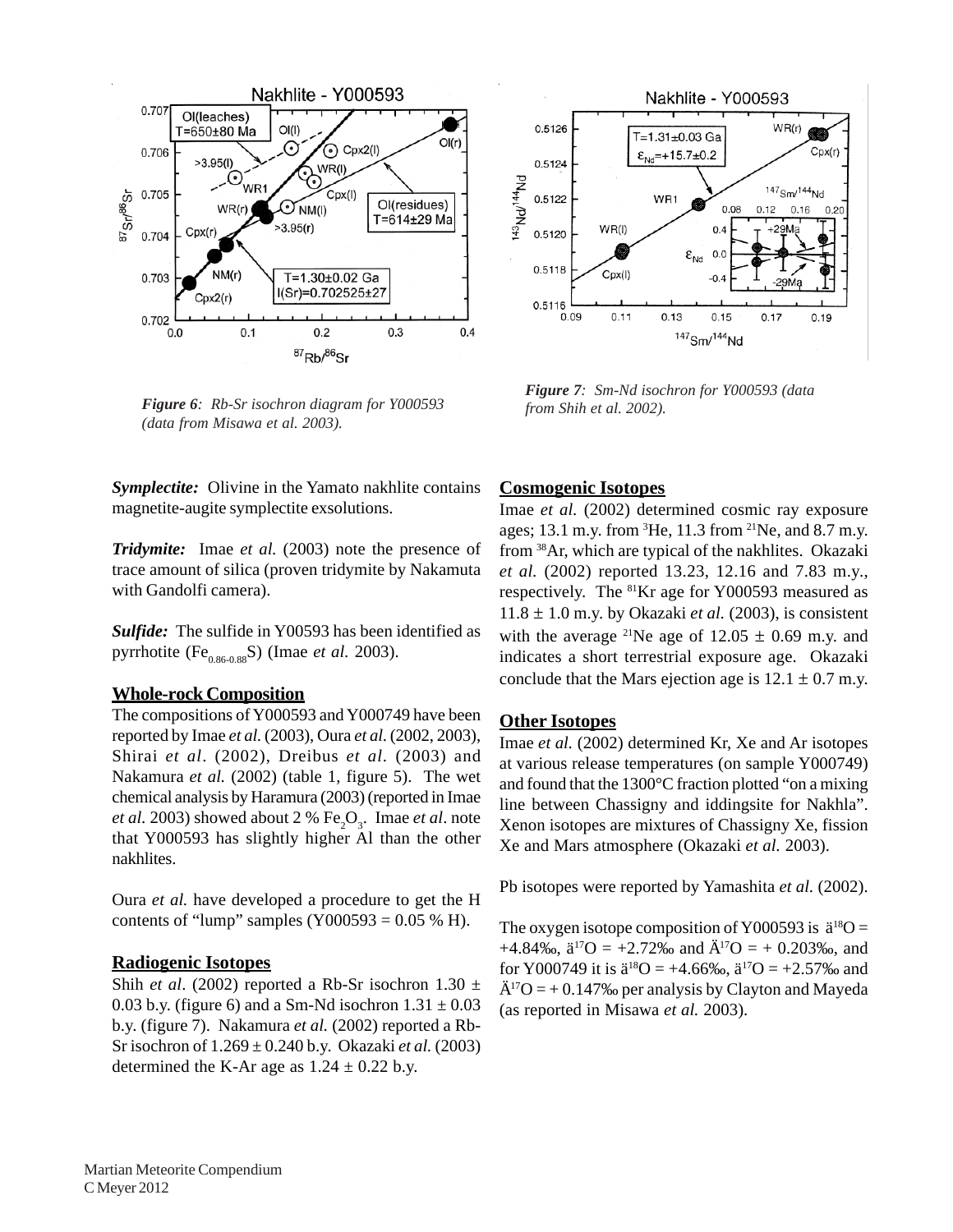

*Figure 8. Reflectance spectra for nakhlites (figure 2 in Ueda et al. 2003). Y000593 and Nakhla from Ueda et al. 2003; Nakhla and Lafayette by McFadden; all with 30 deg incident and 0 deg emergence; all at Brown Univ. RELAB facility.*

## **Other studies**

Magnetic properties of Y000593 were reported by Funaki *et al*. (2002). Reflectance spectra of Y00593 were obtained by Ueda *et al.* (2002, 2003) and compared with other nakhlites (figure 8).

## **Processing**

This large nakhlite is being studied by the Yamato Nakhlite Consortium (Kojima *et al.* 2002). The details of sample splitting and allocation distribution are described in Kojima *et al.* (2002) and Misawa *et al*. (2003). About 61 grams and 15 thin sections of Y000593 were made available for initial studies of Y000593.

A homogeneous powder (15 g) has been prepared from 6 randomly selected chips (Misawa *et al.* 2003).

## **[References for Yamato 000593, 749 and 802](http://curator.jsc.nasa.gov/antmet/mmc/refs/REFY000593.pdf)**